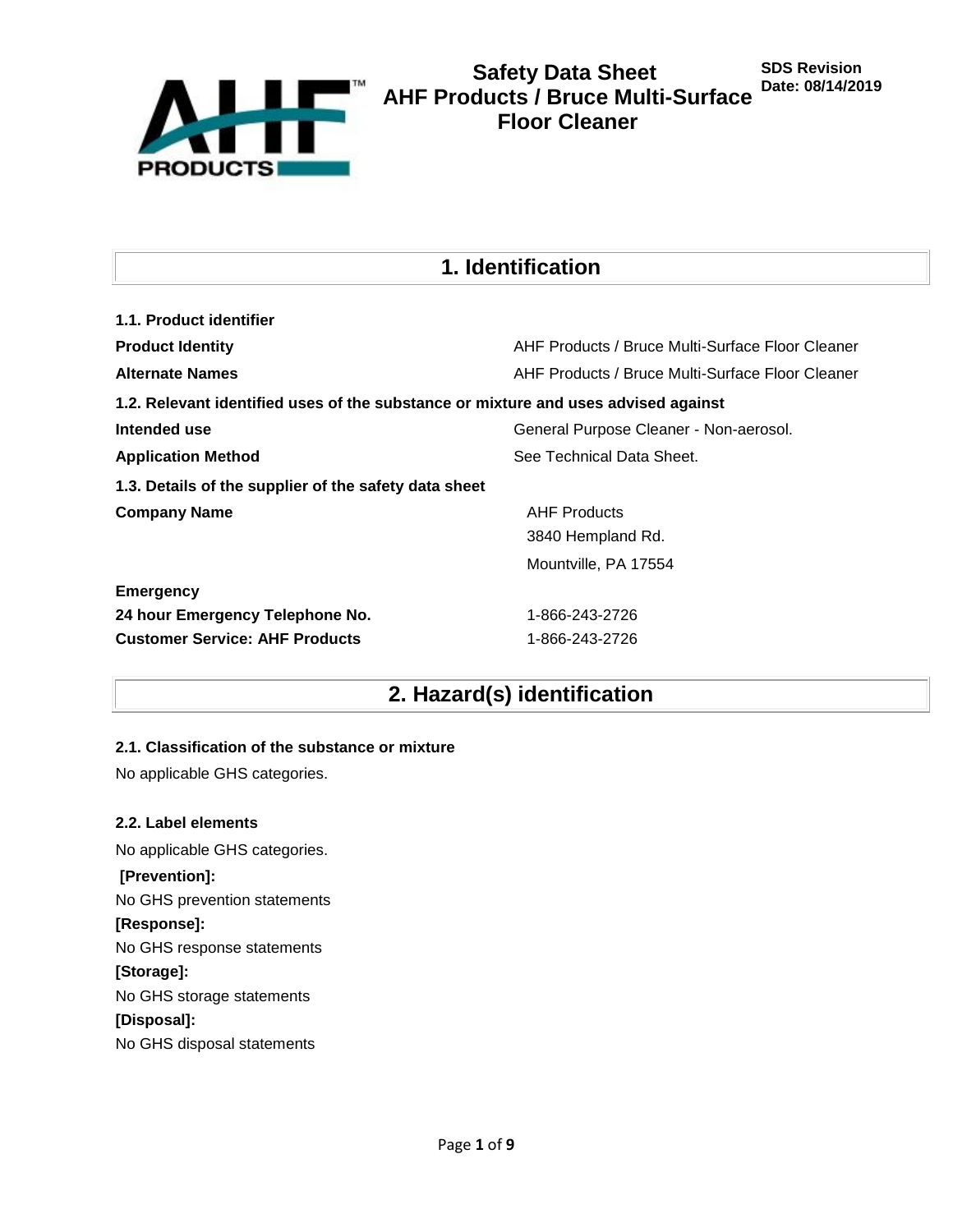

# **3. Composition/information on ingredients**

This product contains the following substances that present a hazard within the meaning of the relevant State and Federal Hazardous Substances regulations.

| Ingredient/Chemical Designations            | Weight % | <b>GHS Classification</b> | <b>Notes</b> |
|---------------------------------------------|----------|---------------------------|--------------|
| Micro-scratch repair agent Acrylic polymers |          | Not classified            |              |
| <b>CAS Number:</b><br>Proprietary           |          |                           |              |

In accordance with paragraph (i) of §1910.1200, the specific chemical identity and/or exact percentage (concentration) of composition has been withheld as a trade secret.

[1] Substance with a health or environmental hazard.

[2] Substance with a workplace exposure limit.

[3] PBT-substance or vPvB-substance.

\*The full texts of the phrases are shown in Section 16.

# **Section 4. First aid measures**

#### **4.1. Description of first aid measures**

| General           | In all cases of doubt, or when symptoms persist, seek medical attention.<br>Never give anything by mouth to an unconscious person.                                                                                                         |
|-------------------|--------------------------------------------------------------------------------------------------------------------------------------------------------------------------------------------------------------------------------------------|
| <b>Inhalation</b> | Remove to fresh air, keep patient warm and at rest. If breathing is irregular or stopped, give<br>artificial respiration. If unconscious, place in the recovery position and obtain immediate<br>medical attention. Give nothing by mouth. |
| <b>Eyes</b>       | Irrigate copiously with clean water for at least 15 minutes, holding the eyelids apart and<br>seek medical attention.                                                                                                                      |
| <b>Skin</b>       | Remove contaminated clothing. Wash skin thoroughly with soap and water or use a<br>recognized skin cleanser.                                                                                                                               |
| Ingestion         | If swallowed obtain immediate medical attention. Keep at rest. Do NOT induce vomiting.                                                                                                                                                     |
|                   | 4.2. Most important symptoms and effects, both acute and delayed                                                                                                                                                                           |
| Overview          | No specific symptom data available.<br>Treat symptomatically.                                                                                                                                                                              |

# **Section 5. Fire-fighting measures**

#### **5.1. Extinguishing media**

Suitable Extinguishing Media: Use extinguishing measures that are appropriate to local circumstances and the surrounding environment.

Unsuitable extinguishing media CAUTION: Use of water spray when fighting fire may be inefficient.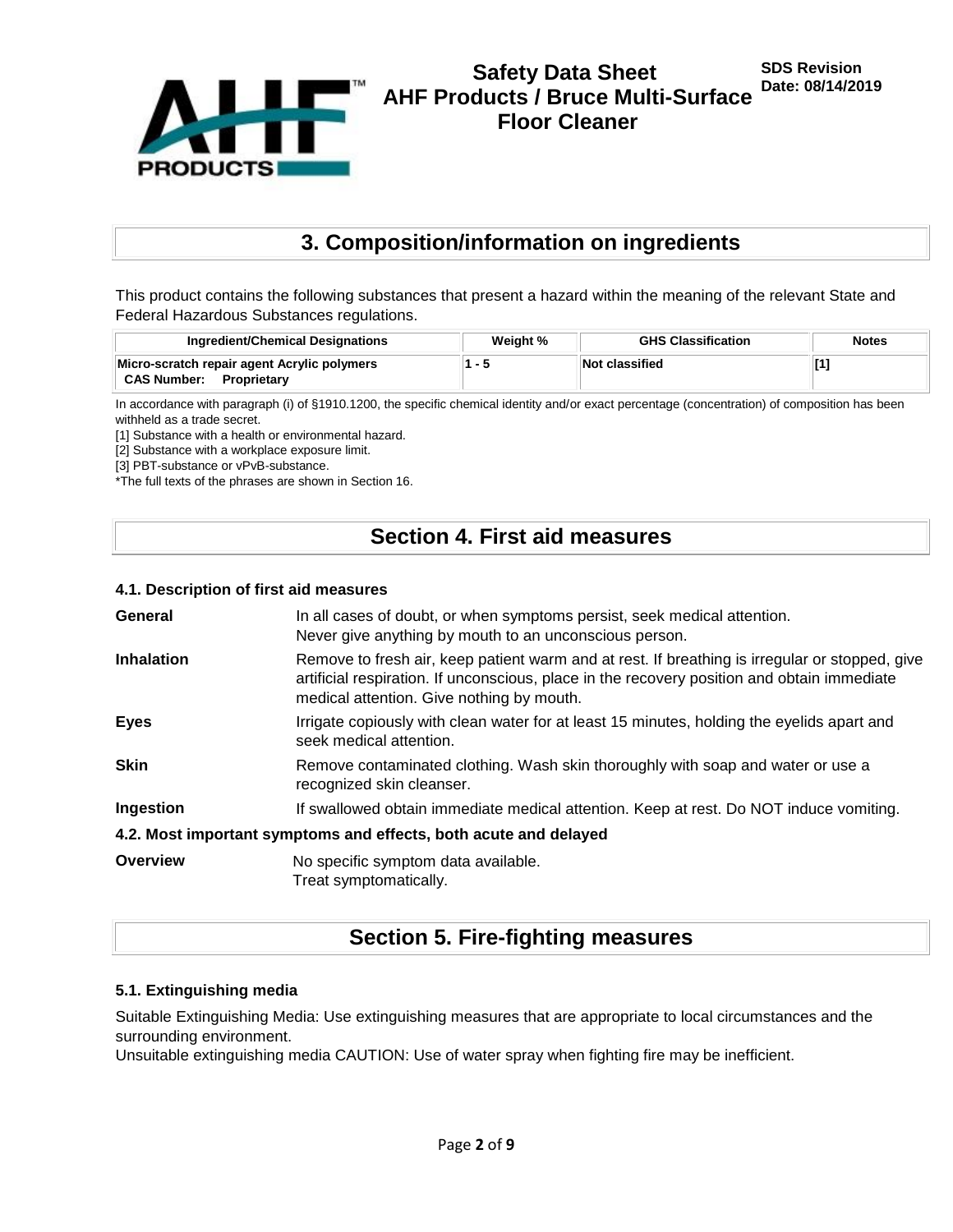

### **5.2. Special hazards arising from the substance or mixture**

Hazardous decomposition: Carbon oxides Metal oxides Silicon oxides Formaldehyde

### **5.3. Advice for fire-fighters**

As with all fires, wear positive pressure, self-contained breathing apparatus, (SCBA) with a full face piece and protective clothing. Persons without respiratory protection should leave area. Wear SCBA during clean-up immediately after fire. No smoking.

As in any fire, wear self-contained breathing apparatus pressure-demand, MSHA/NIOSH (approved or equivalent) and standard protective (bunker) gear.

Thermal decomposition can lead to release of irritating and toxic gases and vapors. In the event of fire, do not breathe fumes.

Excessive amounts of any burnable dusts can produce explosive mixtures if allowed to disperse in the air in confined areas where ignition sources occur. Prevent excessive dust dispersal in areas of use, storage, or production.

**ERG Guide No.** 

# **Section 6. Accidental release measures**

#### **6.1. Personal precautions, protective equipment and emergency procedures**

Put on appropriate personal protective equipment (see section 8).

#### **6.2. Environmental precautions**

Do not allow spills to enter drains or waterways.

Use good personal hygiene practices. Wash hands before eating, drinking, smoking or using toilet. Promptly remove soiled clothing and wash thoroughly before reuse.

#### **6.3. Methods and material for containment and cleaning up**

Prevent further leakage or spillage if safe to do so. Soak up with inert absorbent material (e.g. sand, silica gel, acid binder, universal binder, sawdust).

# **Section 7. Handling and storage**

#### **7.1. Precautions for safe handling**

Handle containers carefully to prevent damage and spillage.

Handle in accordance with good industrial hygiene and safety practice. Avoid contact with eyes.

#### **7.2. Conditions for safe storage, including any incompatibilities**

Keep container tightly closed and dry.

Incompatible materials: Strong oxidizing agents. Acids. Chlorinated compounds.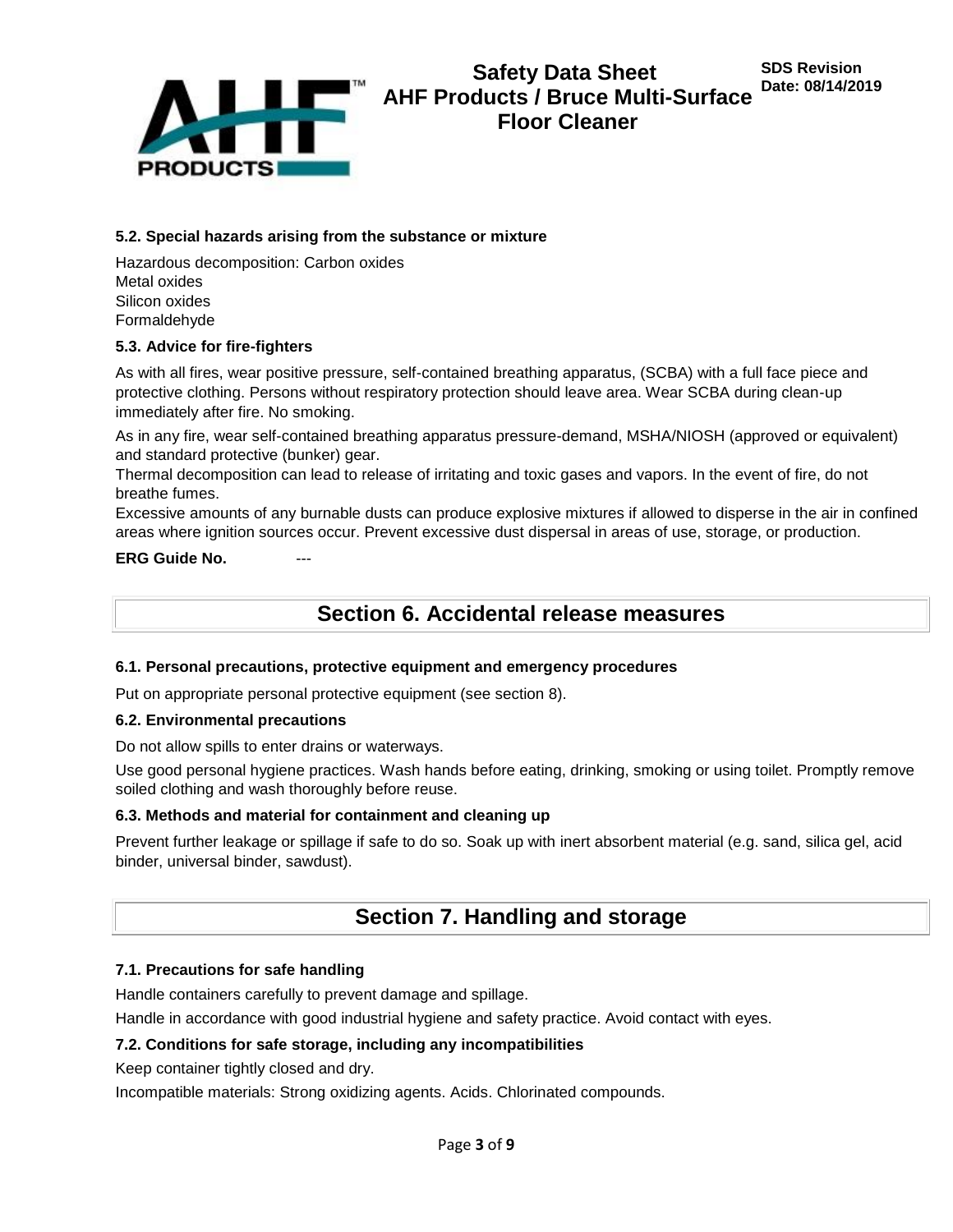

# **7.3. Specific end use(s)**

No data available.

# **Section 8. Exposure controls / personal protection**

# **8.1. Control parameters**

| <b>Exposure</b>                                               |             |                             |                      |  |  |
|---------------------------------------------------------------|-------------|-----------------------------|----------------------|--|--|
| CAS No.                                                       | Ingredient  | <b>Source</b>               | Value                |  |  |
| Micro-scratch repair agent Acrylic<br>Proprietary<br>polymers | <b>OSHA</b> | <b>No Established Limit</b> |                      |  |  |
|                                                               | ACGIH       | No Established Limit        |                      |  |  |
|                                                               |             | <b>NIOSH</b>                | No Established Limit |  |  |

#### **8.2. Exposure controls**

| <b>Respiratory</b>          | If workers are exposed to concentrations above the exposure limit they must use the<br>appropriate, certified respirators.                                                                                                                                                                                                             |
|-----------------------------|----------------------------------------------------------------------------------------------------------------------------------------------------------------------------------------------------------------------------------------------------------------------------------------------------------------------------------------|
| <b>Eyes</b>                 | Protective safety glasses recommended                                                                                                                                                                                                                                                                                                  |
| <b>Skin</b>                 | Protective gloves recommended.                                                                                                                                                                                                                                                                                                         |
| <b>Engineering Controls</b> | Provide adequate ventilation. Where reasonably practicable this should be achieved by the<br>use of local exhaust ventilation and good general extraction. If these are not sufficient to<br>maintain concentrations of particulates and any vapor below occupational exposure limits<br>suitable respiratory protection must be worn. |
| <b>Other Work Practices</b> | Use good personal hygiene practices. Wash hands before eating, drinking, smoking or<br>using toilet. Promptly remove soiled clothing and wash thoroughly before reuse.                                                                                                                                                                 |

# **Section 9. Physical and chemical properties**

| Appearance                                   | Transparent, yellow. Liquid                |
|----------------------------------------------|--------------------------------------------|
| Odor                                         | Lemon scent                                |
| Odor threshold                               | Not determined                             |
| рH                                           | 9                                          |
| Melting point / freezing point               | Not Measured                               |
| Initial boiling point and boiling range      | Not Measured                               |
| <b>Flash Point</b>                           | 94 C / 201 F                               |
| Evaporation rate (Ether = 1)                 | Not Measured                               |
| <b>Flammability (solid, gas)</b>             | Not Applicable                             |
| Upper/lower flammability or explosive limits | Lower Explosive Limit: Not Measured        |
|                                              | <b>Upper Explosive Limit: Not Measured</b> |
| Vapor pressure (Pa)                          | Not Measured                               |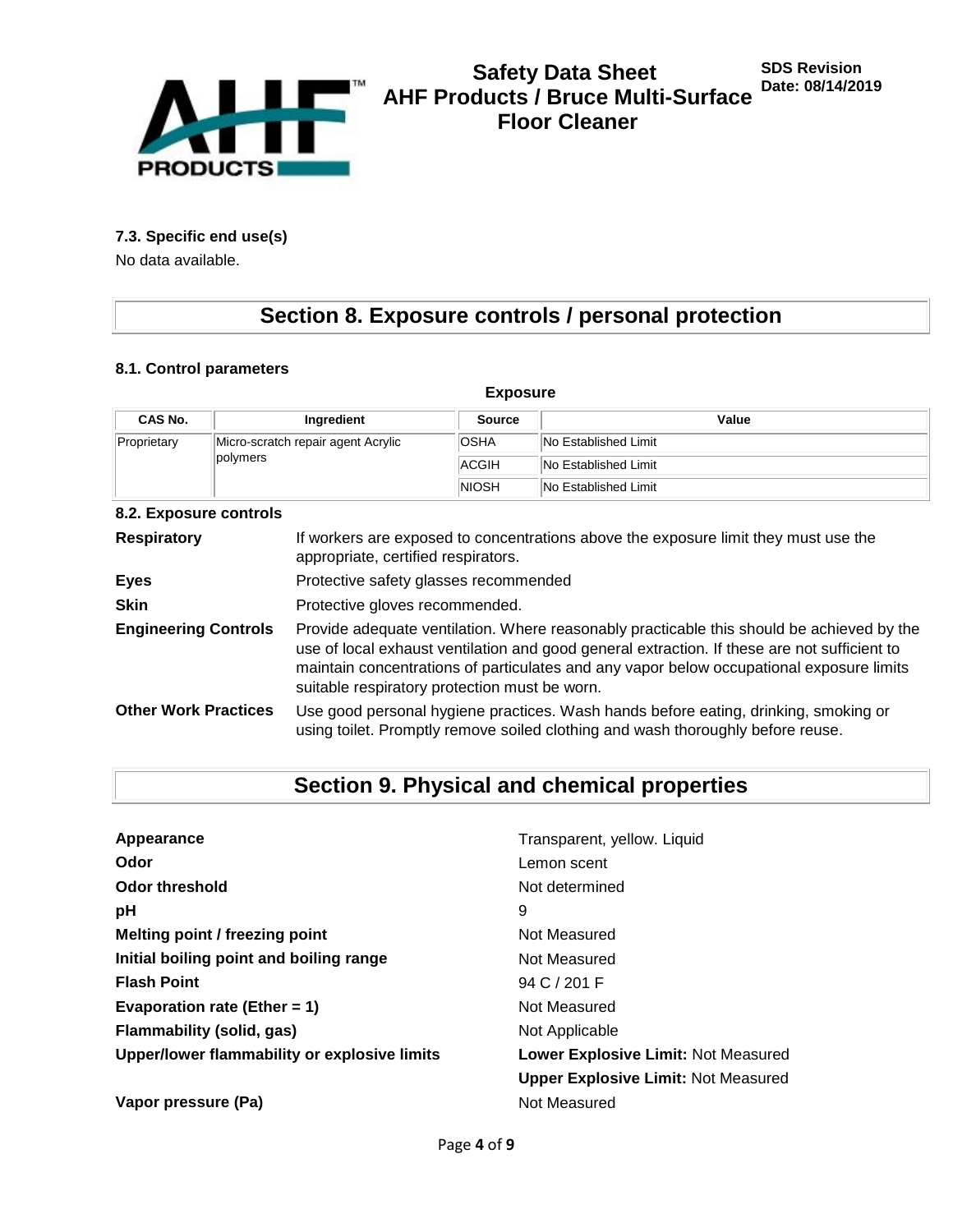

# **Safety Data Sheet AHF Products / Bruce Multi-Surface Floor Cleaner**

**SDS Revision Date: 08/14/2019**

- **Vapor Density Not Measured** Not Measured **Relative Density Not Measured Not Measured Solubility in Water** Miscible with water. **Partition coefficient n-octanol/water (Log Kow)** Not Measured **Auto-ignition temperature No data available No data available Decomposition temperature** Not Measured **Viscosity (cSt)** Not Measured **Density** 1 g/ml **9.2. Other information** No other relevant information.
- 

# **Section 10. Stability and reactivity**

## **10.1. Reactivity**

Hazardous Polymerization will not occur.

### **10.2. Chemical stability**

Stable under normal circumstances.

#### **10.3. Possibility of hazardous reactions**

No data available.

## **10.4. Conditions to avoid**

No data available.

## **10.5. Incompatible materials**

Strong oxidizing agents. Acids. Chlorinated compounds.

## **10.6. Hazardous decomposition products**

Carbon oxides Metal oxides Silicon oxides Formaldehyde

# **Section 11. Toxicological information**

## **Acute toxicity**

Note: When no route specific LD50 data is available for an acute toxin, the converted acute toxicity point estimate was used in the calculation of the product's ATE (Acute Toxicity Estimate).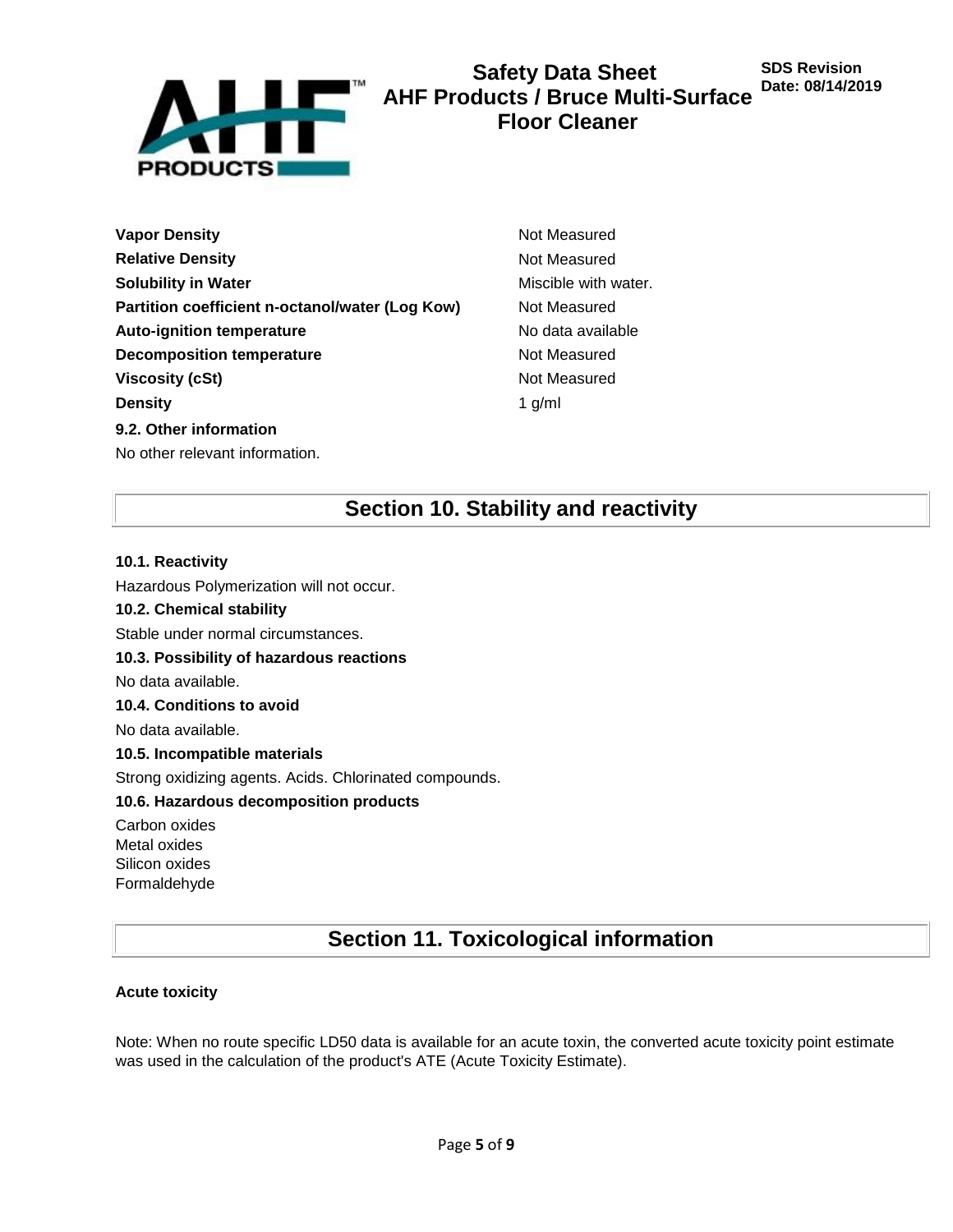

# **Safety Data Sheet AHF Products / Bruce Multi-Surface Floor Cleaner**

| Ingredient                                    | Oral LD50.<br>mg/kg | Skin LD50.<br>mg/kg | <b>Inhalation</b><br>Vapor LC50,<br>ma/L/4hr | <b>Inhalation</b><br><b>Dust/Mist</b><br><b>LC50.</b><br>ma/L/4hr | <b>Inhalation</b><br>Gas LC50.<br>ppm |
|-----------------------------------------------|---------------------|---------------------|----------------------------------------------|-------------------------------------------------------------------|---------------------------------------|
| Micro-scratch repair agent Acrylic polymers - | No data             | No data             | No data                                      | No data                                                           | No data                               |
| (Proprietary)                                 | available           | available           | available                                    | available                                                         | available                             |

# **Carcinogen Data**

| CAS No.                       | Ingredient                         | <b>Source</b> | Value                                                              |                           |  |  |
|-------------------------------|------------------------------------|---------------|--------------------------------------------------------------------|---------------------------|--|--|
| Proprietary                   | Micro-scratch repair agent Acrylic | <b>OSHA</b>   |                                                                    | Regulated Carcinogen: No  |  |  |
|                               | polymers                           | <b>NTP</b>    |                                                                    | Known: No; Suspected: No  |  |  |
|                               |                                    | <b>IARC</b>   | Group 1: No; Group 2a: No; Group 2b: No; Group 3: No; Group 4: No; |                           |  |  |
|                               |                                    | <b>ACGIH</b>  | No Established Limit                                               |                           |  |  |
| <b>Classification</b>         |                                    |               | Category                                                           | <b>Hazard Description</b> |  |  |
| Acute toxicity (oral)         |                                    |               | ---                                                                | Not Applicable            |  |  |
| Acute toxicity (dermal)       |                                    |               | ---                                                                | Not Applicable            |  |  |
| Acute toxicity (inhalation)   |                                    |               | ---                                                                | Not Applicable            |  |  |
| Skin corrosion/irritation     |                                    | ---           |                                                                    | Not Applicable            |  |  |
|                               | Serious eye damage/irritation      | ---           |                                                                    | Not Applicable            |  |  |
| Respiratory sensitization     |                                    |               | ---                                                                | Not Applicable            |  |  |
| Skin sensitization            |                                    |               | $--$                                                               | Not Applicable            |  |  |
| Germ cell mutagenicity        |                                    |               | ---                                                                | Not Applicable            |  |  |
| Carcinogenicity               |                                    | $---$         |                                                                    | Not Applicable            |  |  |
| Reproductive toxicity         |                                    | ---           |                                                                    | Not Applicable            |  |  |
| STOT-single exposure<br>---   |                                    |               | Not Applicable                                                     |                           |  |  |
| STOT-repeated exposure<br>--- |                                    |               | Not Applicable                                                     |                           |  |  |
| Aspiration hazard<br>---      |                                    |               | Not Applicable                                                     |                           |  |  |

# **Section 12. Ecological information**

### **12.1. Toxicity**

No additional information provided for this product. See Section 3 for chemical specific data.

# **Aquatic Ecotoxicity**

| Ingredient                                                         | 96 hr LC50 fish, | 48 hr EC50 crustacea, | ErC50 algae,  |
|--------------------------------------------------------------------|------------------|-----------------------|---------------|
|                                                                    | mg/l             | mg/l                  | mg/l          |
| Micro-scratch repair agent Acrylic polymers -<br>$ $ (Proprietary) | Not Available    | Not Available         | Not Available |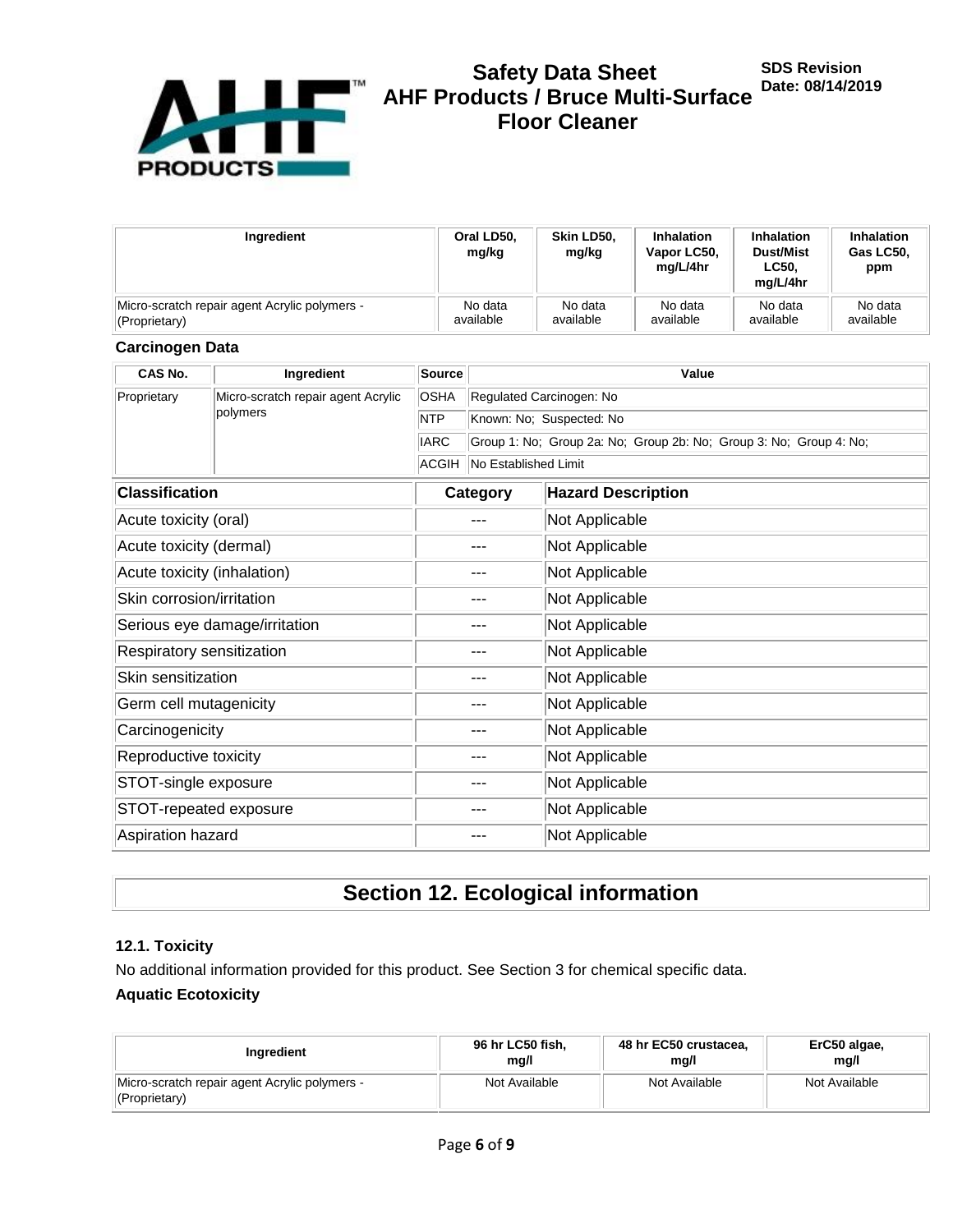

## **12.2. Persistence and degradability**

There is no data available on the preparation itself.

**12.3. Bioaccumulative potential**

Not Measured

### **12.4. Mobility in soil**

No data available.

### **12.5. Results of PBT and vPvB assessment**

This product contains no PBT/vPvB chemicals.

### **12.6. Other adverse effects**

No data available.

# **Section 13. Disposal considerations**

## **13.1. Waste treatment methods**

Observe all federal, state and local regulations when disposing of this substance.

# **Section 14. Transport information**

|                                     | <b>DOT (Domestic Surface)</b><br><b>Transportation)</b> | <b>IMO / IMDG (Ocean</b><br><b>Transportation)</b>              | <b>ICAO/IATA</b>                 |
|-------------------------------------|---------------------------------------------------------|-----------------------------------------------------------------|----------------------------------|
| 14.1. UN number                     | Not Regulated                                           | Not Regulated                                                   | Not Regulated                    |
| 14.2. UN proper shipping<br>name    | Not Regulated                                           | Not Regulated                                                   | Not Regulated                    |
| 14.3. Transport hazard<br>class(es) | <b>DOT Hazard Class: Not</b><br>Applicable              | <b>IMDG:</b> Not Applicable<br><b>Sub Class: Not Applicable</b> | <b>Air Class: Not Applicable</b> |
| 14.4. Packing group                 | Not Applicable                                          | Not Applicable                                                  | Not Applicable                   |
| 14.5. Environmental hazards         |                                                         |                                                                 |                                  |
| <b>IMDG</b>                         | Marine Pollutant: No;                                   |                                                                 |                                  |
| 14.6. Special precautions for user  |                                                         |                                                                 |                                  |
|                                     | Not Applicable                                          |                                                                 |                                  |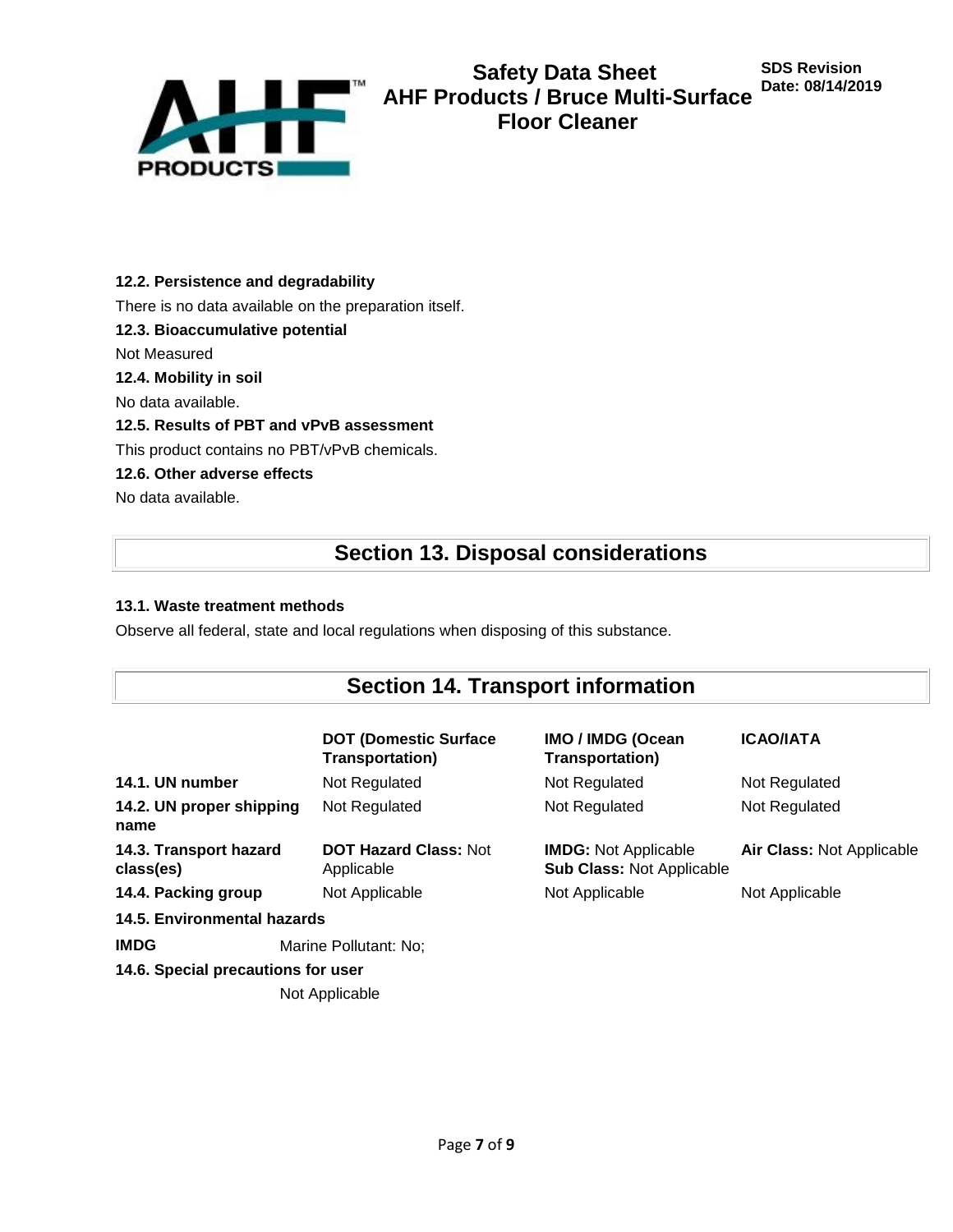

# **Section 15. Regulatory information**

**Toxic Substance Control Act ( TSCA)**

**Regulatory Overview** The regulatory data in Section 15 is not intended to be all-inclusive, only selected regulations are represented.

> All components of this material are either listed or exempt from listing on the TSCA Inventory.

**US EPA Tier II Hazards Fire:** No

**Sudden Release of Pressure:** No **Reactive:** No **Immediate (Acute):** No **Delayed (Chronic):** No

## **EPCRA 302 Extremely Hazardous:**

To the best of our knowledge, there are no chemicals at levels which require reporting under this statute.

### **EPCRA 313 Toxic Chemicals:**

To the best of our knowledge, there are no chemicals at levels which require reporting under this statute.

#### **Proposition 65 - Carcinogens (>0.0%):**

To the best of our knowledge, there are no chemicals at levels which require reporting under this statute.

#### **Proposition 65 - Developmental Toxins (>0.0%):**

To the best of our knowledge, there are no chemicals at levels which require reporting under this statute.

#### **Proposition 65 - Female Repro Toxins (>0.0%):**

To the best of our knowledge, there are no chemicals at levels which require reporting under this statute.

#### **Proposition 65 - Male Repro Toxins (>0.0%):**

To the best of our knowledge, there are no chemicals at levels which require reporting under this statute.

#### **Proposition 65 Label Warning:**

This product contains no chemicals known to the State of California to cause cancer and birth defects or other reproductive harm.

# **Section 16. Other information**

#### **SDS Revision Date** 08/14/2019

The information and recommendations contained herein are based upon data believed to be correct. However, no guarantee or warranty of any kind, expressed or implied, is made with respect to the information contained herein. We accept no responsibility and disclaim all liability for any harmful effects which may be caused by exposure to our products. Customers/users of this product must comply with all applicable health and safety laws, regulations, and orders.